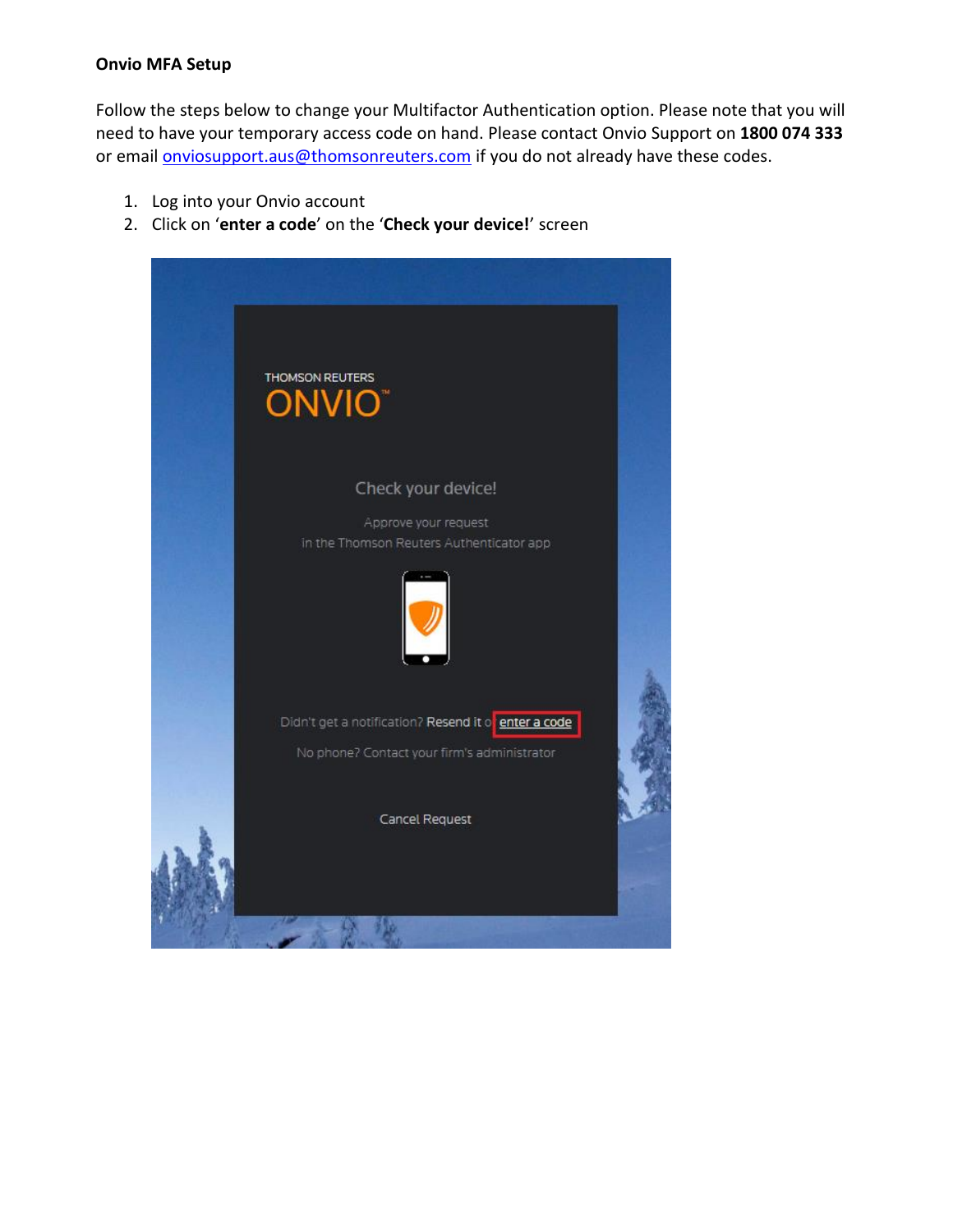3. Then enter in your temporary access code and click '**Go**'



4. Then once you're logged in, click on your profile icon at the top right of the screen and select '**View Profile**'

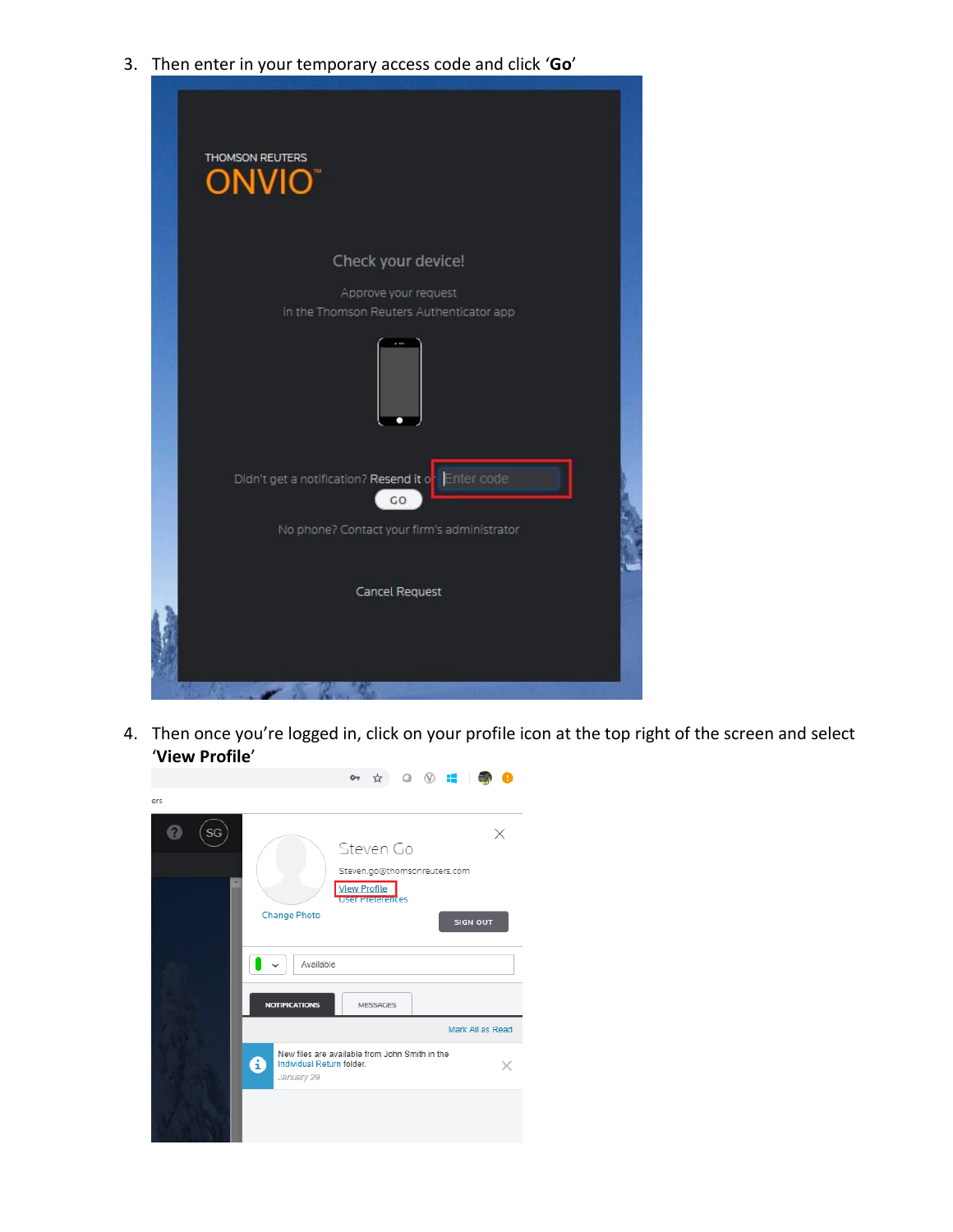5. Then click on '**Authenticator**' and select '**Add option**'

| My Centre                 |                                                                                                                                                                                                                                                      |            |           |
|---------------------------|------------------------------------------------------------------------------------------------------------------------------------------------------------------------------------------------------------------------------------------------------|------------|-----------|
| <b>STAFF AVAILABILITY</b> | <b>MY ASSIGNMENTS</b>                                                                                                                                                                                                                                |            |           |
| Profile                   |                                                                                                                                                                                                                                                      | $\times$   |           |
| <b>ACCOUNT</b>            | Authenticator                                                                                                                                                                                                                                        |            | Not St    |
| PASSWORD                  | Multi-factor authentication is required for your account. Learn more about Multi-factor Authentication [2]<br>Options                                                                                                                                |            | aiting on |
| <b>AUTHENTICATOR</b>      | You have set up the following multi-factor options.<br>Steven Go's iPhone XR                                                                                                                                                                         |            |           |
|                           | Add option                                                                                                                                                                                                                                           |            |           |
|                           | <b>Emergency Access Codes</b><br>If you lose access to your device, you can use an emergency access code to sign in to your account. Each code may be used only once.<br>Generating new codes will replace codes that you have generated previously. |            |           |
|                           | <b>GENERATE NEW CODES</b>                                                                                                                                                                                                                            |            |           |
|                           | Duw i wiigo                                                                                                                                                                                                                                          |            |           |
| Show Offline Staff        | 25/02/2019<br>T <sub>o</sub><br>Week<br><b>ESS</b><br>▼                                                                                                                                                                                              | 03/03/2019 |           |

6. You will be asked to confirm your login password. Enter the password and then click '**Confirm Password**'

|             |                | Authanticator                                                                   |                        |
|-------------|----------------|---------------------------------------------------------------------------------|------------------------|
|             | Mult           | Confirm your password to add a device for use with multi-factor authentication. |                        |
|             | Opti           | Password *                                                                      |                        |
| <b>ATOR</b> | You            |                                                                                 |                        |
|             | St             | * Required Field                                                                |                        |
|             | Add            |                                                                                 |                        |
|             | Eme            | CANCEL<br><b>CONFIRM PASSWORD</b>                                               |                        |
|             | If you<br>Gene |                                                                                 | e may be used only onc |
|             |                | <b>GENERATE NEW CODES</b>                                                       |                        |